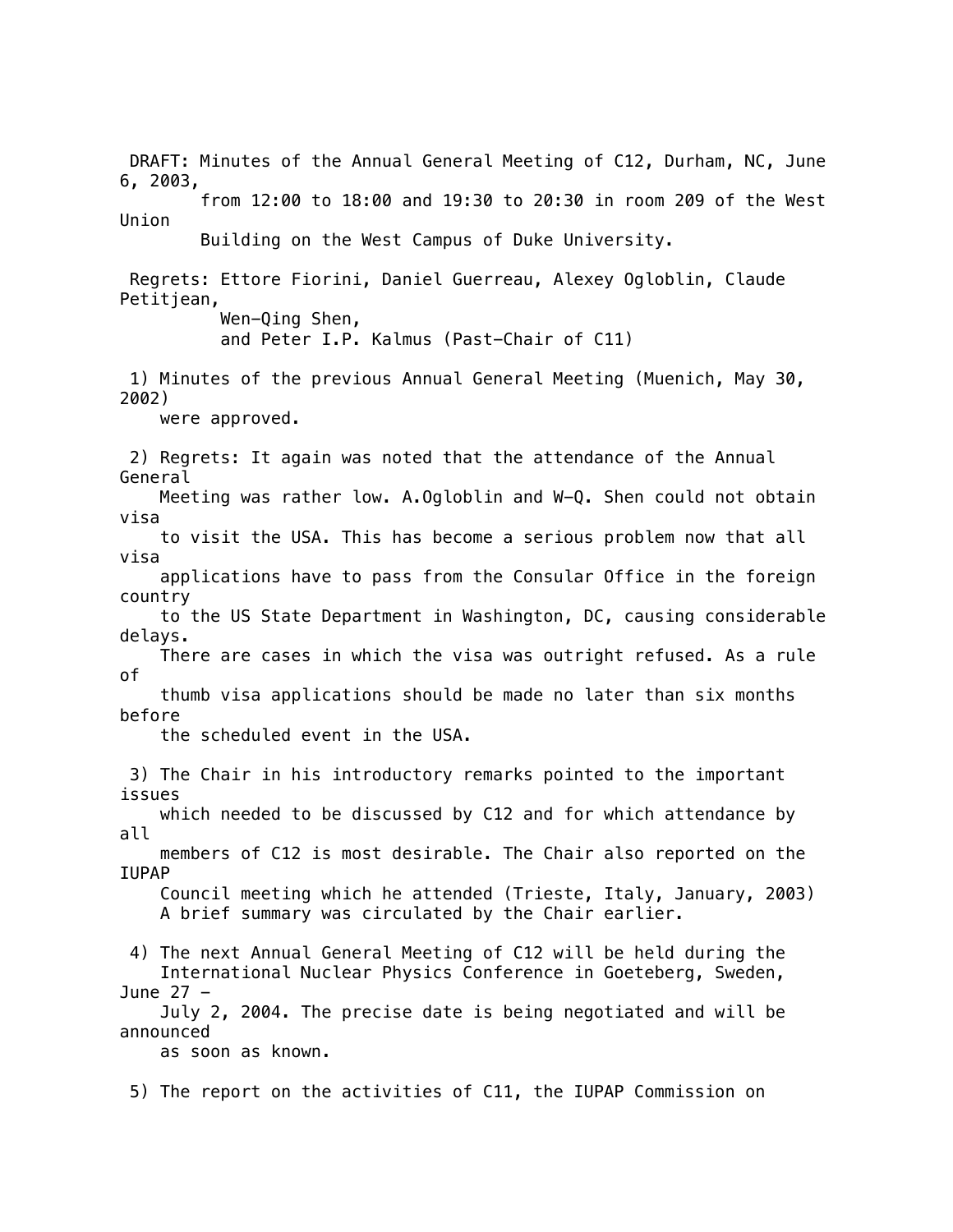Particles and Fields, received from Peter I.P.Kalmus was made available. One should note the differences in policy of C11 regarding sponsorship of International Conferences and the activities of ICFA (the International Commmittee for Future Accelerators). 6) IUPAP Conference Sponsorship ----------------------------  $*$  INPC2004: Dan-Olof Riska, as member of the Organizing Committee, presented an update on the planning for INPC2004 (Type-A conference) in Goeteberg. Questions were raised regarding publicity for the conference and regarding the registration fee now that other financial support of the conference is greatly below expectations. It is extremely important that this conference serves to give an overview of the whole of nuclear science and that it stimulates cross-fertilization. Attendence should be greatly encouraged and support for young scientists and graduate students should be found. [Announcements are being circulated since the C12 meeting at Duke University.] (hard copy of presentation is on file) \* SPIN2004: Claudio Ciofi degli Atti gave a description of the plans for this International Symposium on Spin Physics, which will be held in Trieste at the Abdul Salam International Center for Theoretical Physics, October, 2004. Precise dates have not been announced yet. Questions were raised about the expected attendance and housing for young scientists and graduate students. It was stressed that great efforts will be made to have younger scientists from the former East-block countries and from the self-developing nations participating in the Symposium. Regrettably questions regarding the logistics could not all be answered. Previous symposia in this series have received IUPAP sponsorship as a Type-B conference. (hard copy of presentation is on file)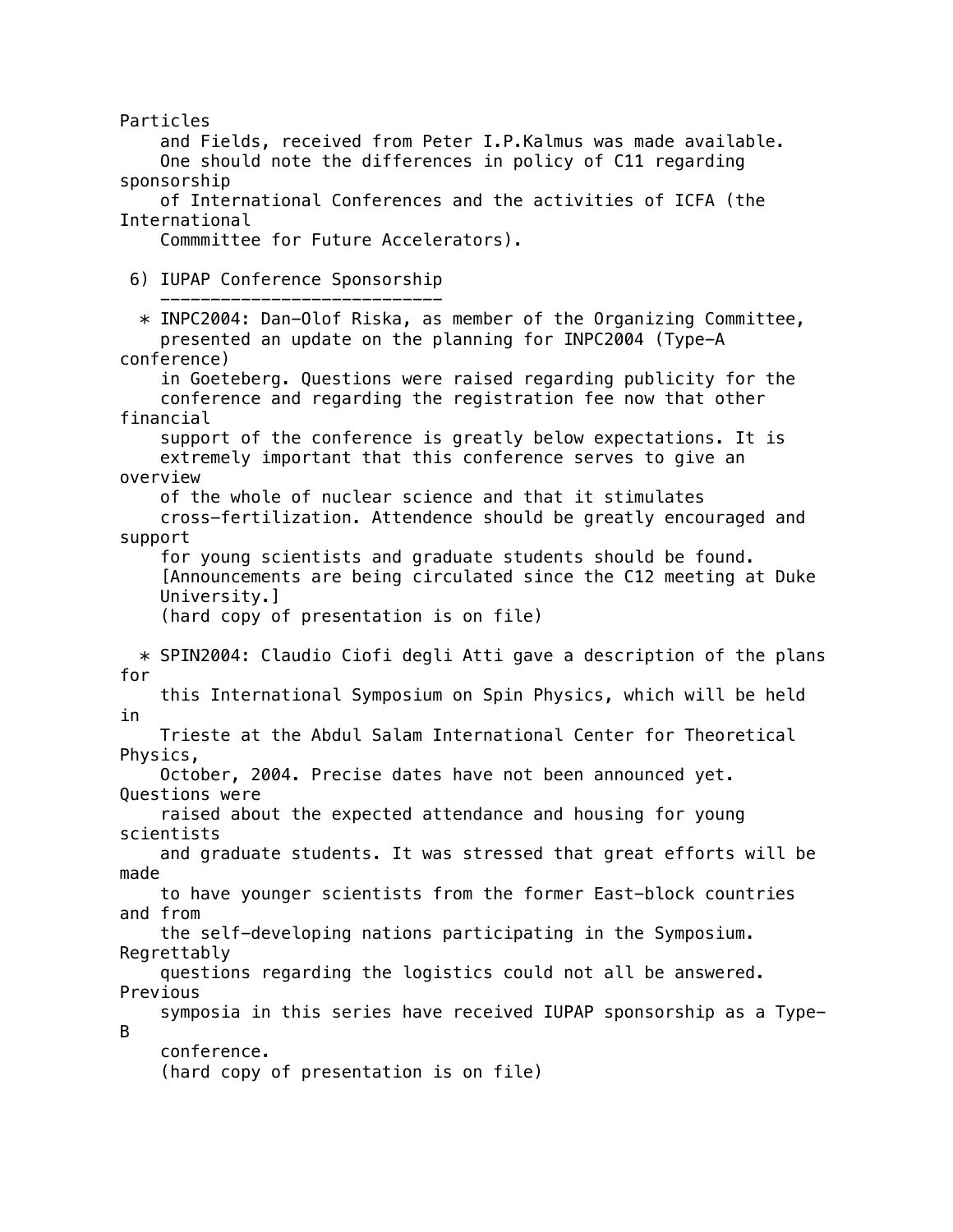\* PANIC2005: Peter D.Barnes, Co-chair of the Organizing Committee, gave an overview of the planning of the next one in this conference series sponsored by IUPAP. If this is going to be an IUPAP sponsored conference there should be free access by scientists from all over. C12 would like to receive an update and have a presentation of PANIC2005 at its next Annual General Meeting in Goeteberg. The precise dates for PANIC2005 have not been set yet. Note the similarity in topics between this conference series and the North American "Intersections between Nuclear and Particle Physics" conference series. (hard copy of presentation is on file) \* FB18 in 2006: Lauro Tomio, Chair of the Organizing Committee, described the current plans for FB18. C12 noted that there is a European Conference on Few Body Problems in Physics every two years and that there is a Pan-Pacific Conference on this topic every 18 months, and that FB18 and the European Conference are currently both planned for 2006. The latter situation will not increase the attendance at either conference (The European Few-Body Conference may now shift to a later year). It was remarked that having FB18 in Santos-Guaruja in the state of Sao Paulo, Brasil, would give great opportunity to promote nuclear, molecular, and atomic physics to many scientists of South America, who donot receive sufficient financial support to attend international conferences elsewhere. Both cross fertilization and the attendence of scientists normally not in a position to attend those conferences are strong points in favor of FB18. (hard copy of presentation is on file) \* MENU-10, the 10th International Symposium on Meson-Nucleon Physics, which was scheduled in Beijing, China, August 25-30, 2003, has been postponed indefinitely due to the SARS epidemic as per the message received from Binsong Zou and Huanching Chiang. MENU-10 is a Type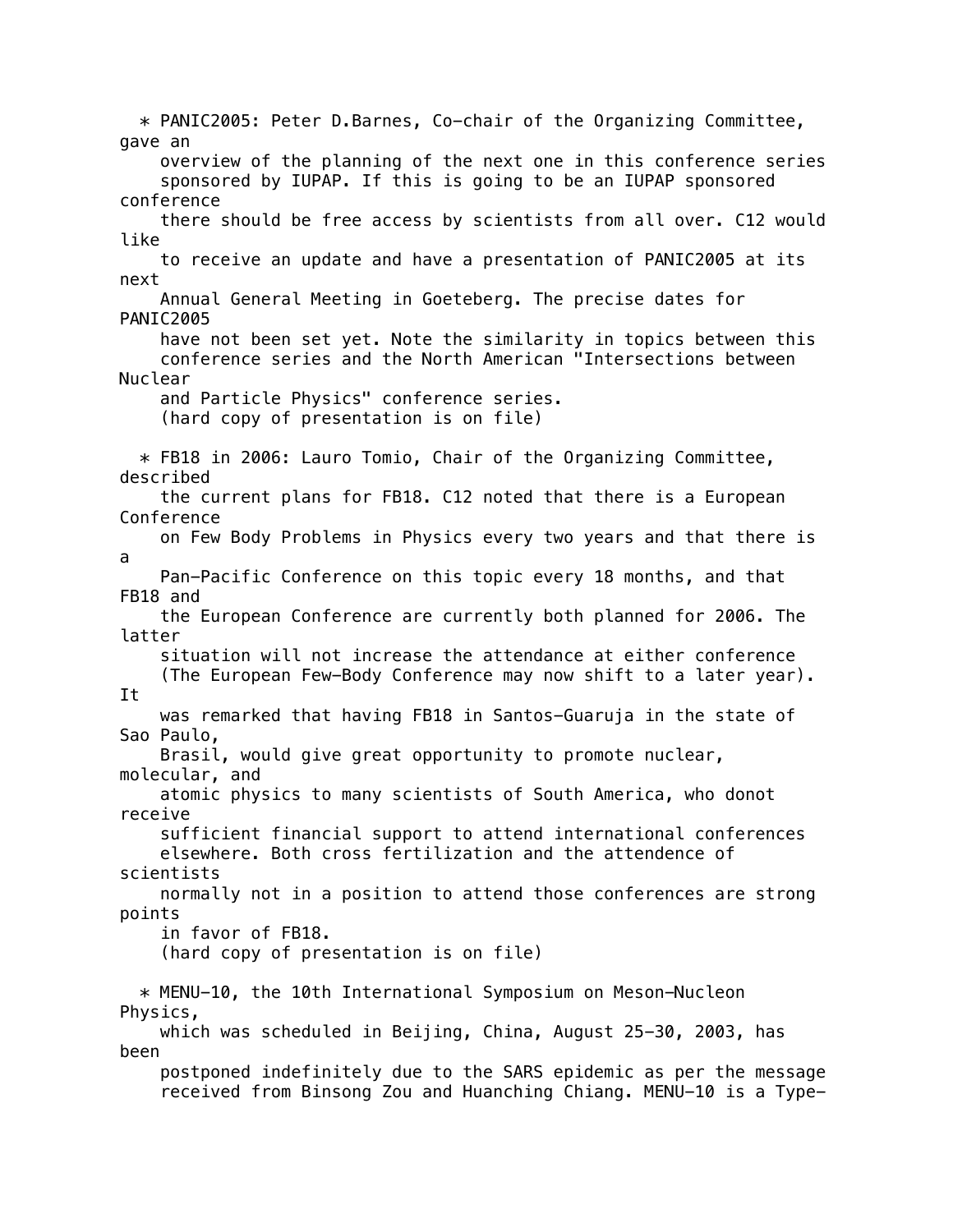conference, sponsored through C12.

 \* HIC03, "Topics in Heavy-Ion Collisions" which was organized for June 25-28, 2003, in Montreal, Canada, HIC03 was presumably a Type-C conference. (Your Secretary has no recollection of any action on this) \* FB16: Werner Tornow gave a brief synopsis of where FB16 was as per the second day of the conference. Attendance was 240 plus; the slow decline in attendance of this series of conferences supported by IUPAP since FB03 was noted. Many of the plenary session invited talks and parallel session lead talks had young speakers, also the participation by female physicists has been encouraged by the organizing committee of FB16. Great hospitality was given to all delegates; the organization was almost flawless. \* DISCUSSION: The INPC is THE all encompassing conference for the field of Nuclear Physics. Attendance by a large cross section of the nuclear physics community should be greatly encouraged. C12 would like to have a say in where the next conferences in this series will be held; C12 would also like to have input into the scientific program of the INPC's. C12 would like to nominate conferences that take place in self-developing nations, which would result in great exposure of the field of nuclear physics to younger scientists, that cross the boundaries of pure nuclear physics, and that advance nuclear instrumentation for sponsorship to IUPAP council. It was remarked that there are many nuclear physics conferences, which attract a large attendance which have never asked for IUPAP sponsorship. C12 will examn this situation. A list of all major nuclear physics conferences

C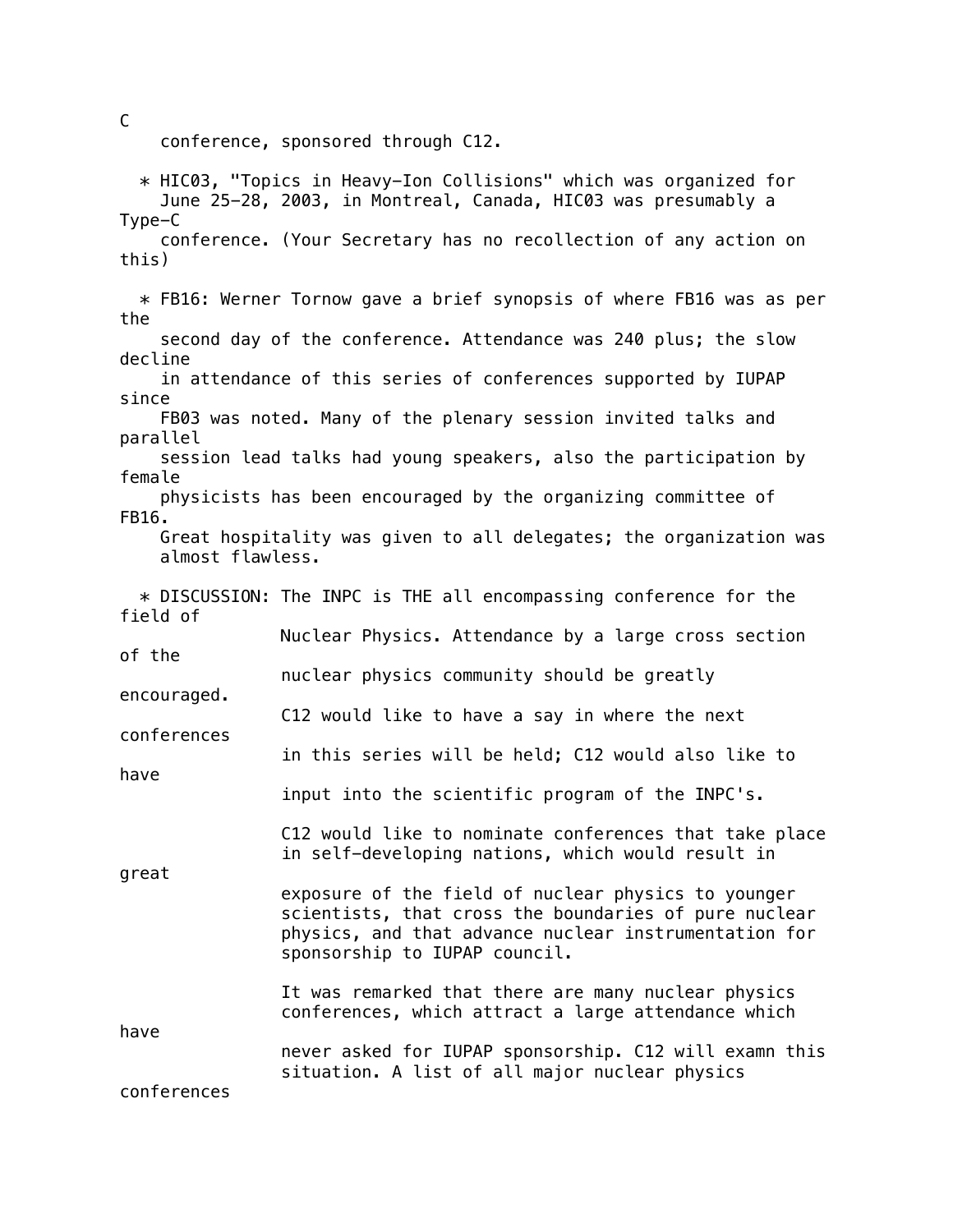will be drawn up, e.g., Baryons, Quark Matter, Nucleus-Nucleus, etc.

 7) International Cooperation in Nuclear Physics --------------------------------------------

 Overviews of the current status and future of Nuclear Physics in Europe (NuPECC Long Range Plan), in Japan, and in North America (NSAC Long Range Plan and updates, Canadian Subatomic Physics Five Year PLan) were given by Walter F.Henning - GSI, Hideyuki Sakai -University of Tokyo, and Stuart J.Freedman - BNL, respectively.

 More detailed presentations of the large Nuclear Physics Facilities

under construction followed:

\* GSI - Walter F.Henning [GSI]

\* J-PARC - Shoji Nagamiya [KEK]

\* ISAC-II and ISAC-II - Willem T.H. van Oers [TRIUMF]

\* RIKEN - Hideyuki Sakai [University of Tokyo]

 Next descriptions were given of the physics with and the accelerators for the large Nuclear Physics Facilities being planned at present. \* Research Perspectives at Jefferson Laboratory: 12 GeV and Beyond (an electron-ion collider) - Kees de Jager [JLab] (pdf file available) \* Overview of the Rare Isotope Accelerator - Brad Sherrill [MSU] (hard copy of presentation on file) \* A presentation of one of the two smaller European radioactive ion beam facilities SPIRAL-2 in France (the other is SPES in Italy) being planned could not be given. (copy of the intended presentation can be obtained from dguerreau@admin.in2p3.fr) \* An "Overview of the Heavy Ion Research Facility in Lanzhou (HIRFL), China was received. (ppt file available)

8) DISCUSSION: Since the subject of the large Nuclear Physics Facilities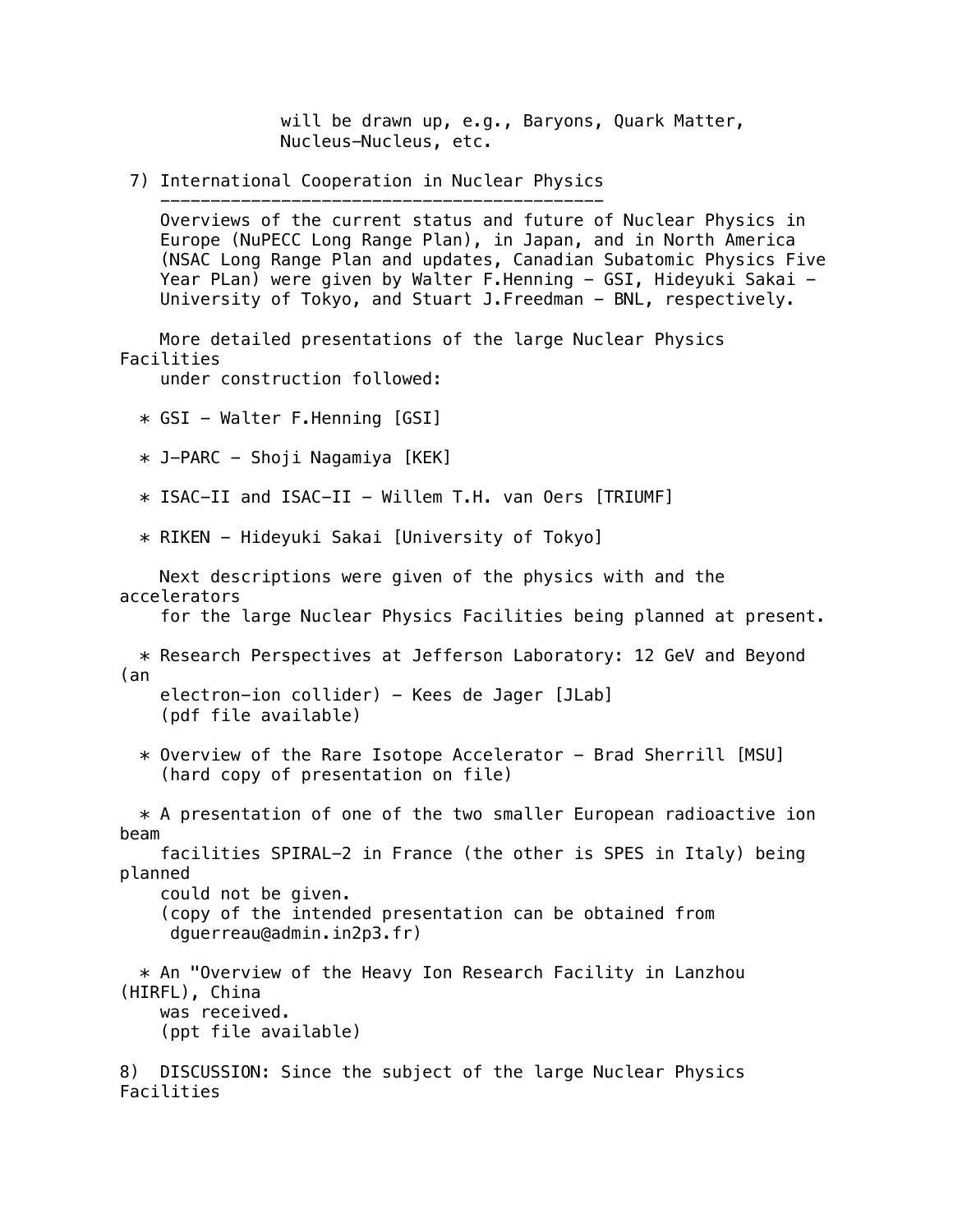| dealt                                                                                                                                         | currently under construction and being planned will be                                                 |
|-----------------------------------------------------------------------------------------------------------------------------------------------|--------------------------------------------------------------------------------------------------------|
|                                                                                                                                               | with extensively by the ad-hoc committee on                                                            |
| "International                                                                                                                                | Cooperation in Nuclear Physics", strongly endorsed                                                     |
| during the                                                                                                                                    | C12 meeting, no further description is given in these                                                  |
| minutes.                                                                                                                                      | A separate message will deal with the formation of                                                     |
| this                                                                                                                                          | committee, the mandate of the committee, and the                                                       |
| membership<br>of the                                                                                                                          | of the committee. The Chair will be Anthony W. Thomas                                                  |
|                                                                                                                                               | University of Adelaide.                                                                                |
|                                                                                                                                               | One year following the IUPAP General Assembly new                                                      |
| appointments                                                                                                                                  | of Associate Members of C12 and to other IUPAP                                                         |
| Commissions                                                                                                                                   | need to be made. Following discussions within C12, and                                                 |
| by                                                                                                                                            | the Chair with the Chairs of the other Commissions,                                                    |
| and                                                                                                                                           | letters of invitation and letters of acceptance, the<br>Associate Members appointed are:               |
| Nuclear                                                                                                                                       | Wick Haxton (PaNAGIC)<br>Arthur B.McDonald (C19)<br>A.W. Thomas (Chair C12 Committee on Cooperation in |
|                                                                                                                                               | Physics)<br>Michael E.Zeller (C11)                                                                     |
|                                                                                                                                               | Stuart J. Freedman (to C19)<br>Dan-Olof Riska (to C11)                                                 |
| on                                                                                                                                            | W.Y.P. (Pauchy) Hwang will be the representative of C12                                                |
|                                                                                                                                               | C13, the IUPAP Commission on Physics for Development.                                                  |
| Associate                                                                                                                                     | A separate message will be circulated about the                                                        |
|                                                                                                                                               | Memberships.                                                                                           |
| 9)<br>The C12 meeting adjourned following a dinner hosted by Werner<br>Tornow as<br>of FD16, uith no funthor guests John N Doheall and Demodt |                                                                                                        |

 Chair of FB16, with as further guests John N.Bahcall and Berndt Mueller.